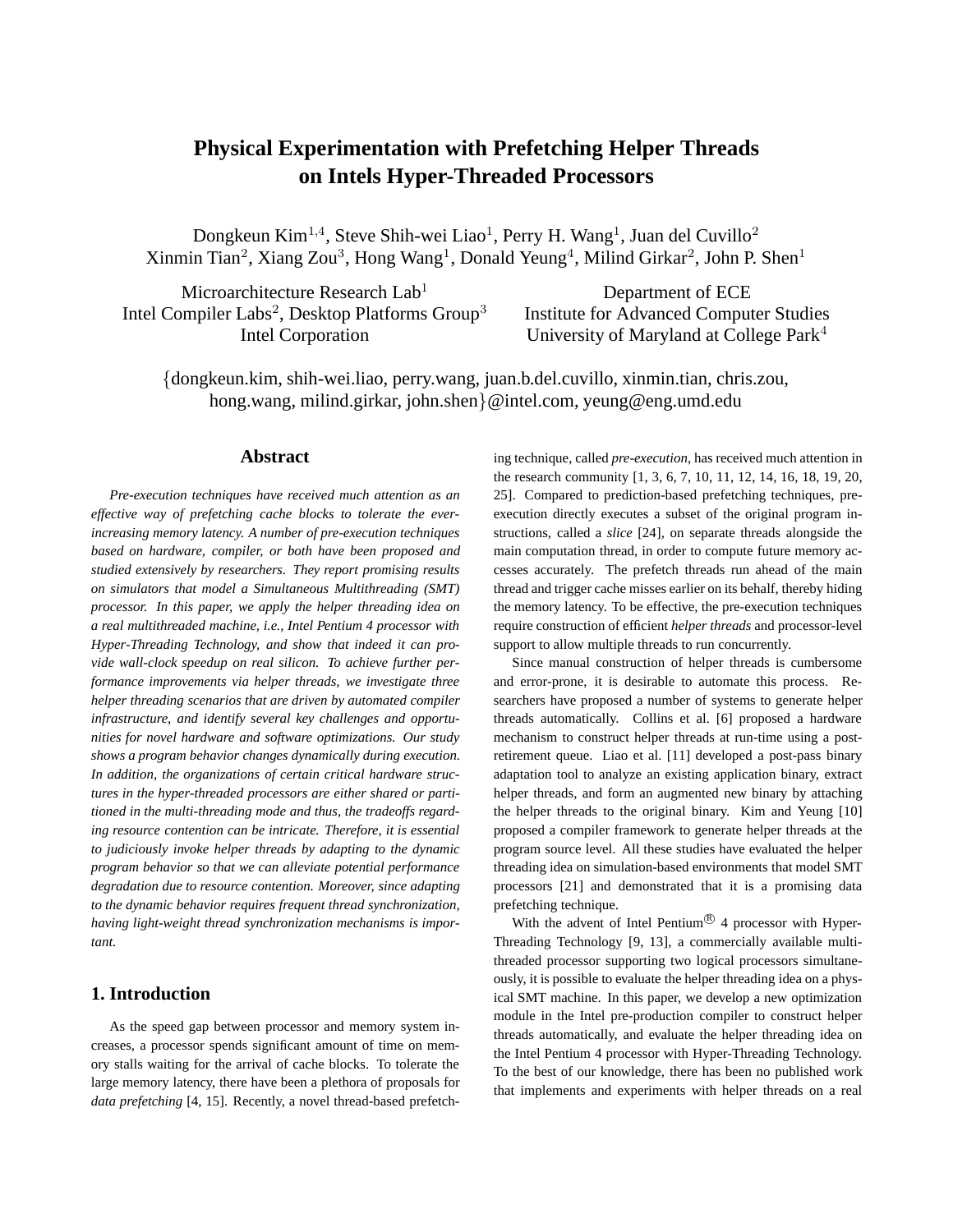multithreaded processor. We provide the insights gained from our experience and discuss the important ingredients to achieve speedup on such a physical system. Although supporting SMT, the hyper-threaded processor does have unique implementation aspects that are distinct from the proposed design of a research SMT processor [21]. In this study, we find these unique aspects directly influence the tradeoffs for applying helper threads.

To improve the performance of an application program with helper threads, we observe that several key issues need to be addressed. First, the program behavior changes dynamically; for instance, even the same static load incurs different number of cache misses for different time phases. Therefore, a helper thread should be able to detect the dynamic program behavior at run-time. Second, since some of the hardware structures in the hyper-threaded processors are shared or partitioned in the multi-threading mode, resource contention can be an issue, and consequently, helper threads need to be invoked judiciously to avoid potential performance degradation due to resource contention. Lastly, we observe that the dynamic program behavior changes at a fine granularity. To adapt to the dynamic behavior, helper threads need to be activated and synchronized very frequently. Therefore, it is important to have low overhead thread synchronization mechanisms.

Helper threading has a very unique characteristic. Compared to traditional multi-threading where every thread should be executed and committed in pre-defined order to guarantee the correctness of program execution, helper threads only affect the performance of the application. Therefore, a helper thread does not have to be always executed and can be deactivated whenever the helper thread does not improve the performance of the main computation thread. This property of helper threads provides interesting opportunities for applying various dynamic optimizations. In particular, since the dynamic program behaviors such as cache misses are generally micro-architectural and not available at compile-time, they can be most effectively captured and adapted to when monitored at run-time. In this paper, we demonstrate that, in order to obtain significant benefit from helper threading, it is essential to employ run-time mechanisms to throttle helper threads dynamically at a fine granularity.

The rest of the paper is organized as follows. Section 2 presents the software infrastructures that enable our experiments. Section 3 describes our experimental framework and Section 4 details the three helper threading scenarios. Section 5 discusses the experimental results on an Intel Pentium 4 processor with Hyper-Threading Technology. Section 6 summarizes the key observations gained from the experiments. Section 7 discusses the related works and Section 8 concludes.

### **2. Software infrastructures for experiments**

We develop two software infrastructures for our experiments. Section 2.1 describes the design of an optimizing compiler module to automatically construct helper threads and Section 2.2 presents user-level library routines for light-weight performance monitoring.

#### **2.1. Compiler to construct helper threads**

For pre-execution techniques to be widely used, it is necessary to automate the helper thread construction process. In this section, we describe the design of an optimization module built in the Intel compiler infrastructure. In the compiler, the helper thread construction consists of several steps. First, the loads that incur a large number of cache misses and also account for a large fraction of the total execution time are identified. After selection of an appropriate loop level surrounding the cache-missing loads, the pre-computation slices within that loop boundary are extracted and the live-in variables are identified as well. Finally, appropriate trigger points are placed in the original program and the helper thread codes are generated.

**2.1.1. Delinquent load identification.** The first step in the helper thread generation is to identify the top cache-missing loads, known as delinquent loads, through profile feedback. This is achieved by running the application on the Intel VTune<sup>TM</sup> performance analyzer [23] to collect the clock cycles and L2 cache misses. The application program is profiled with the same input set as is used in the later experiments. However, we find different input sets do not usually affect the set of the identified delinquent loads. After reading in the VTune profiles, the compiler back-end optimizer correlates the data with its intermediate representation using source line numbers. From analyzing the profile information, the compiler module identifies the delinquent loads and also keeps track of the cycle costs associated with those delinquent loads, i.e., memory stall time. Finally, the delinquent loads that account for a large portion of the entire execution time are selected to be targeted by helper threads.

**2.1.2. Loop selection.** Once the target delinquent loads are identified, the compiler module forms a region within which the helper thread will be constructed. Previous research has shown that delinquent loads most likely occur within a heavily traversed loop nest [10, 11]. Thus, loop structures can naturally be used for picking an appropriate region. As to be further elaborated in Section 3.1.3, the cost of thread activation and synchronization in a real system is in the range of thousands of cycles. Therefore, a key criterion in selecting a proper loop candidate is to minimize the overhead of thread management. One goal is to minimize the number of helper thread invocations, which can be accomplished by ensuring the trip count of the outer-loop that encompasses the candidate loop is small. A complementary goal is to ensure that the helper thread, once invoked, runs for an adequate number of cycles in order to amortize the thread activation cost. Therefore, it is desirable to choose a loop that iterates a reasonably large number of times. In our loop selection algorithm, the analysis starts from the innermost loop that contains the delinquent loads and keeps searching for the next outer-loop until the loop trip-count exceeds a threshold (currently one thousand iterations) and the next outerloop's trip-count is less than twice the trip-count of the currently processed loop. On the other hand, when the analysis reaches the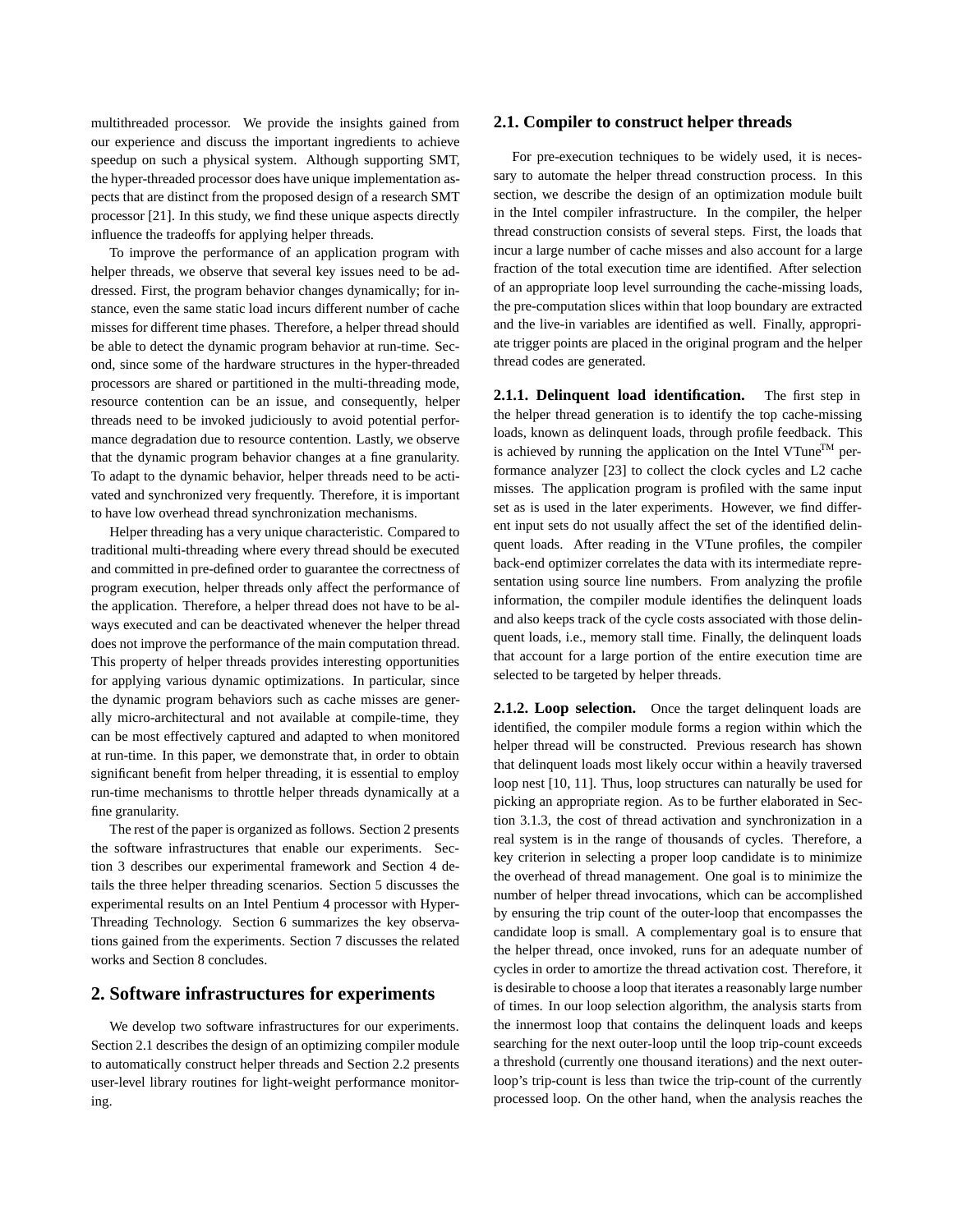outermost loop within the procedure boundary, the search ends and the loop is selected. The loop trip-count information is collected via VTune's instruction count profile. We observe this simple algorithm is effective, especially in the presence of the aggressive function inlining performed by the compiler.

**2.1.3. Slicing.** Next, the compiler module identifies the instructions to be executed in the helper threads and this process is enabled by slicing. We perform program slicing that is similar to backward slicing shown in [26]. Within the selected loop, the compiler module starts from a delinquent load and traverses the dependence edges backwards. To construct efficient and lightweighted helper threads, only the statements that affect the address computation of the delinquent load, including the change of the control flow, are selected as a slice and everything else is filtered out. Since helper threads should not affect the correctness of the main thread, all the stores to heap objects or global variables are removed from the slice. Once slicing is completed for each individual delinquent load, the extracted slices are merged to form a single thread of instruction sequence to target all the delinquent loads within the same loop boundary.

**2.1.4. Live-in variable identification.** Once a helper thread is formed, the live-in variables to the helper thread are identified. Through analysis, the variables used in the selected loop are divided into two groups: those that have upwards-exposed reads and those that are privatizable. The variables in the former group are selected as live-ins and will be explicitly passed through global variables that are declared solely for the use of helper threads.

**2.1.5. Code generation.** After the compiler analysis phases, the constructed helper threads are attached to the application program as a separate code. In addition, the codes to create, schedule, and invoke the helper thread are inserted as well. In this study, two static thread invocation strategies are investigated. One is a loopbased trigger where a helper thread is invoked at the entrance of the targeted loop. The other is a sample-based trigger where a helper thread is invoked once every few loop iterations of the targeted loop. Section 4 provides more details about our thread invocation schemes. For a given application, multiple helper threads can be constructed, each targeting different delinquent loads at different loop regions. However, since there are only two logical processors on the Pentium 4 hyper-threaded processor, it is essential to reduce the thread switching overhead. To do so, the compiler creates only one OS thread at the beginning of the program and recycles the thread to target multiple loops. The created helper thread enters a dispatcher loop and sleeps if there is no helper task to dispatch to. Whenever the main thread encounters a trigger point, it first passes the function pointer of the corresponding helper thread and the live-in variables, and wakes up the helper thread. After being woken up, the helper thread indirectly jumps to the designated helper thread code region, reads in the live-ins, and starts execution. When the execution ends, the helper thread returns back to the dispatcher loop and goes to sleep again.

### **2.2. EmonLite: User-level library routines for performance monitoring**

In order to ensure a helper thread can adapt to the dynamic program behavior, we need a light-weight mechanism to monitor such dynamic events as cache misses and at very fine sampling granularity. Some existing tools, such as *pixie* [17], instrument the program code to use cache simulator to *simulate* the dynamic behavior of a program. However, this methodology may not accurately reflect the actual program behavior on a physical system and often slows down the program execution. To remedy these issues, we introduce a library of user-level routines, called *Emon-Lite*, which performs light-weight profiling through the direct use of the performance monitoring events supported on the Intel processors. Provided as a library of compiler intrinsics, EmonLite allows a compiler to instrument at any location of the program code to directly read from the *Performance Monitoring Counters* (PMCs). Therefore, event statistics such as clock cycles or L2 cache misses can be collected for a selected code region at a very fine granularity with high accuracy and low overhead. The Intel processors support performance monitoring of over 100 different micro-architectural events associated with branch predictor, trace cache, memory, bus, and instruction events. Compiler-based instrumentation via EmonLite enables collection of the chronology of certain instruction's dynamic events for a wide range of applications. Such profiling infrastructure can be leveraged to support dynamic optimizations such as dynamic throttling of both helper thread activation and termination.

**2.2.1. EmonLite vs. VTune.** The VTune performance analyzer can be used to sample various performance monitoring events over the entire program execution. It provides the profile data ranging in scope from process, to module, procedure, source-line, and even assembly instruction level. However, VTune provides only a summary of sampling profile for the entire program execution and therefore, it is difficult to extract the dynamic chronological behavior of a program from VTune's profile. In contrast, EmonLite provides the chronology of the performance monitoring events and thus, it enables analysis of time-varying behavior of the workload at a fine granularity and can lead to dynamic adaptation and optimization. In addition, EmonLite is a library of userlevel routines and can be directly placed in the program source code to discriminately monitor the dynamic micro-architectural behaviors for the judiciously selected code regions. Lastly, while VTune's sampling based profiling relies on the buffer overflow of the PMCs to trigger an event exception handler registered at OS, EmonLite reads the counter values directly from the PMCs by executing four assembly instructions. Consequently, EmonLite is extremely light-weight; it rarely slows down the user program provided that the profiling sampling interval (i.e., how frequently the PMCs are read) is reasonably sized.

**2.2.2. Components of EmonLite.** The EmonLite library provides two compiler intrinsics that can be easily inserted into a user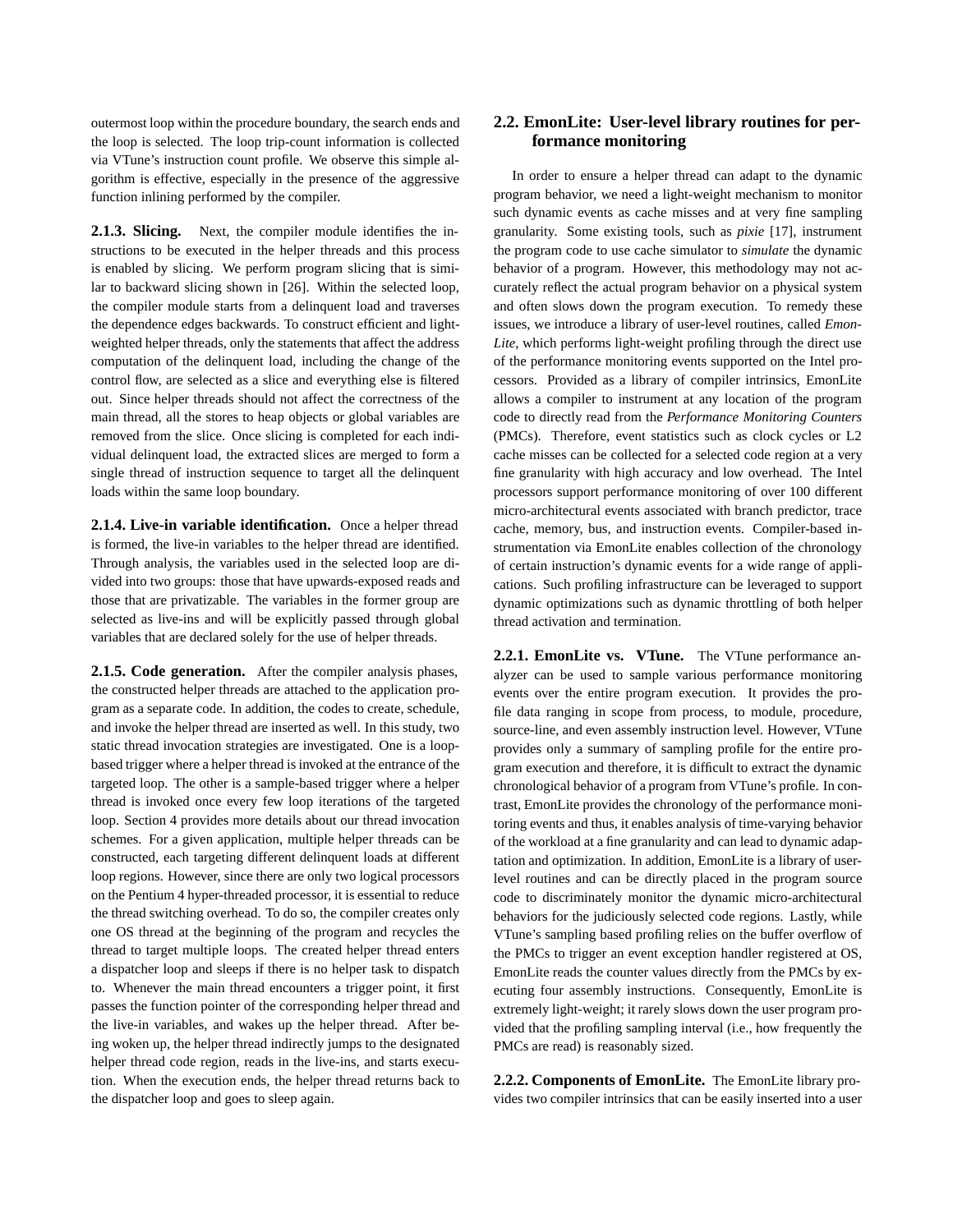```
while (arcin) {
  /* emonlite_sample() */
  if (!(num_iter++ % PROFILE_PERIOD)) {
   cur_val = readpmc(16);
   L2miss[num_sample++] = cur_val - prev_val;
   prev_val = cur_val;
  }
  tail = arcin->tail;
  if (tail->time + arcin->org_cost > latest) {
   arcin = (arc_t * ) tail - smark;continue;
  }
  ...
}
```
# **Figure 1. Example of EmonLite code instrumentation - price out impl() of MCF.**

program code. One of the routines, called emonlite\_begin(), initializes and programs a set of EMON-related *Machine Specific Registers* (MSRs) to specify the performance monitoring events for which the profiles are collected. This library routine is inserted at the beginning of the user program and is executed only once for the entire program execution. The other intrinsic, called emonlite sample(), reads the counter values from the PMCs and is inserted in the user code of interest. Since the PMC provides performance event information for each logical processor, to ensure accuracy of profiling, the target application is pinned to a specific logical processor via OS affinity API, such as SetThreadAffinityMask() in Win32 API.

**2.2.3. Implementation issues.** Automatic instrumentation of EmonLite library routines is also implemented in the Intel preproduction compiler. For a selected code region, the following steps are taken to generate the chronology of performance monitoring events.

**Step 1.** Same as previously described compiler analysis phases, the delinquent loads are first identified and appropriate loops are selected.

**Step 2.** The compiler inserts the instrumentation codes into the user program. In the main() function of the user program, it inserts emonlite begin() to initialize EmonLite and set up corresponding PMCs.

**Step 3.** For each loop that is identified in Step 1, the compiler inserts codes to read the PMC values once every few iterations. Figure 1 shows how instrumentation codes are inserted in a loop in price out impl() of MCF, a benchmark in the SPEC CINT2000 suite. By varying the profiling interval, PRO-FILE PERIOD, the granularity and sensitivity of profiling can be easily adjusted.

**2.2.4. Example usage of EmonLite: Chronology of L2 cache miss event.** Figure 2 depicts the chronology of the L2 cache miss events for the same loop used in Figure 1. The graph illustrates the dynamic behavior of the L2 cache at a very fine

CPU 2.66GHz Intel Pentium 4 with Hyper-Threading Technology L1 Trace cache 12K micro-ops, 8-way set associative 6 micro-ops per line L1 Data cache 16KB, 4-way set associative 64B line size, write-through 2-cycle Integer, 4-cycle FP L2 Unified cache 512KB, 8-way set associative 64B line size, 7-cycle access latency DTLB 64 entries, fully associative, map 4K page Load buffer 48 entries Store buffer 24 entries Reorder buffer 128 entries OS Windows XP Professional, Service Pack 1

**Table 1. System configuration**

granularity, i.e., 10 loop iterations per sample (around 2K cycles on average). In the figure, it is obvious that there are time fragments where the main thread incurs small or even no L2 cache misses. If a helper thread were launched for a period without any cache misses, it could potentially degrade the performance during this time interval due to hardware resource contention. This observation motivates certain mechanisms to control helper threads dynamically, which is further discussed in Section 5.2.

Figure 3 illustrates another example of chronology at a much coarser granularity for the same loop. The number of L2 cache misses is collected for every 100,000 iterations; each profiling period taking about 14M cycles on average. This figure shows the EmonLite profile for the entire program execution and a phase behavior of L2 cache misses for the program is evident.

# **3. Experimental framework**

Our experiments are performed on a real physical system using a Pentium 4 Processor with Hyper-Threading Technology. In this section, we present the hardware configuration and the benchmarks used in the experiments.

#### **3.1. Hardware System**

**3.1.1. System configuration.** As shown in Table 1, we use a system with a 2.66GHz Intel Pentium 4 processor with Hyper-Threading Technology [9, 13]. The system contains one physical processor, which supports two logical processors simultaneously. For the memory subsystem, the processor contains a trace cache for instructions and a 16KB data cache at the first level, and a 512KB unified cache at the second level. The processor implements a hardware stride prefetcher for prefetching data cache blocks.

**3.1.2. Hyper-threaded processors.** Unlike a proposed SMT processor [21] where most, if not all, micro-architectural structures are shared between the logical processors, the microarchitectural resources in the Intel hyper-threaded processors are managed differently. As detailed in [13], a hyper-threaded pro-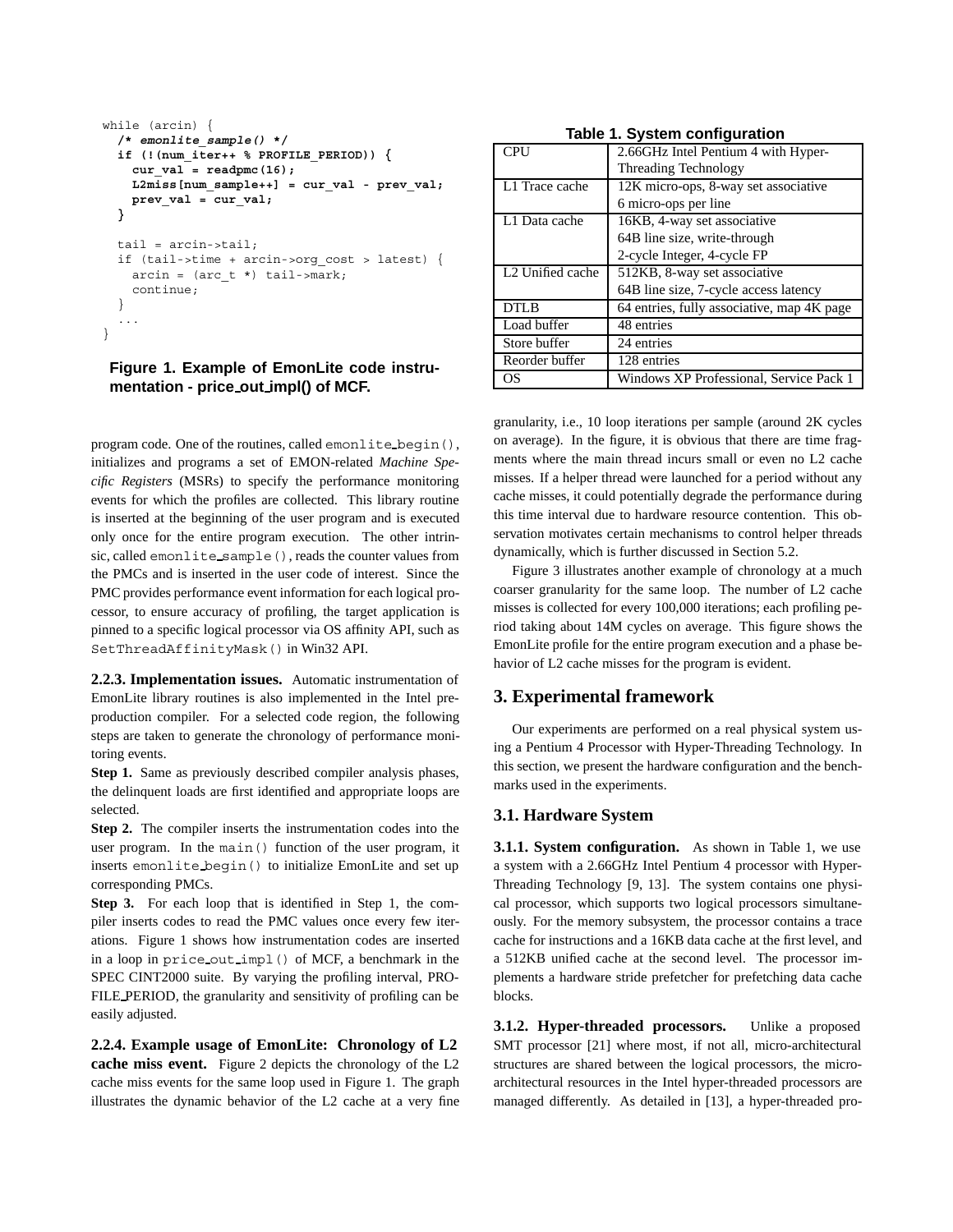

**Figure 2. Chronology of L2 cache miss events at a fine granularity - price out impl() of MCF**



**Figure 3. Coarse-grain phase behavior of L2 cache miss events - price out impl() of MCF**

cessor dynamically operates in one of two modes; in ST (Single Threading) mode, all on-chip resources in Table 1 are given to a single application thread whereas, in MT (Multi-Threading) mode, these resources are shared, duplicated or partitioned between the two logical processors. As shown in Table 2, structures like caches and execution units are shared between the two logical processors, very much like resource sharing on a research SMT processor [21]. On the other hand, structures like the reorder buffer are evenly hard-partitioned to prevent one logical processor from taking up the whole resource. In addition, micro-architectural resources like the ITLB and the return stack buffer are replicated for each logical processor. The transition between ST and MT modes occurs automatically when an application thread on a given logical processor either suspends or gets reactivated. In particular, such transition is primarily due to synchronization between application threads running on the logical processors.

#### **3.1.3. Thread synchronization mechanisms.**

In this paper, we compare two mechanisms for invoking and suspending helper threads. First, the Win32 API, SetEvent() and WaitForSingleObject(), can be used for thread management. When an active thread calls WaitForSingleObject(), the Windows scheduler waits until the CPU utilization of the corresponding logical processor falls below 10%. Only then does the OS deschedule the suspended

| Table 2. Hardware management in Intel hyper- |  |
|----------------------------------------------|--|
| threaded processors                          |  |

| Shared      | Trace cache, L1 D-cache, Execution units              |  |  |
|-------------|-------------------------------------------------------|--|--|
|             | L <sub>2</sub> cache, Global history array, Allocator |  |  |
|             | Microcode ROM, Uop retirement logic                   |  |  |
|             | IA-32 instruction decode, DTLB                        |  |  |
|             | Instruction scheduler, Instruction fetch logic        |  |  |
| Duplicated  | Per logical processor architecture state              |  |  |
|             | Instruction pointers, Rename logic, ITLB              |  |  |
|             | Streaming buffers, Return stack buffer                |  |  |
|             | Branch history buffer                                 |  |  |
| Partitioned | Uop queue, Memory instruction queue                   |  |  |
|             | Reorder buffer, General instruction queue             |  |  |

thread and trigger a mode change from MT mode to ST mode. The latency between the moments the thread calls for suspension to the occurrence of the mode transition is non-deterministic and it is between 10K to 30K cycles.

To lower the thread switching and synchronization cost, we prototype a hardware mechanism that implements user-level lightweight thread synchronization instructions similar to the lockbox primitives described in [22]. This hardware mechanism is actually implemented in real silicon as an experimental feature. In our hardware synchronization mechanism, a thread can issue a single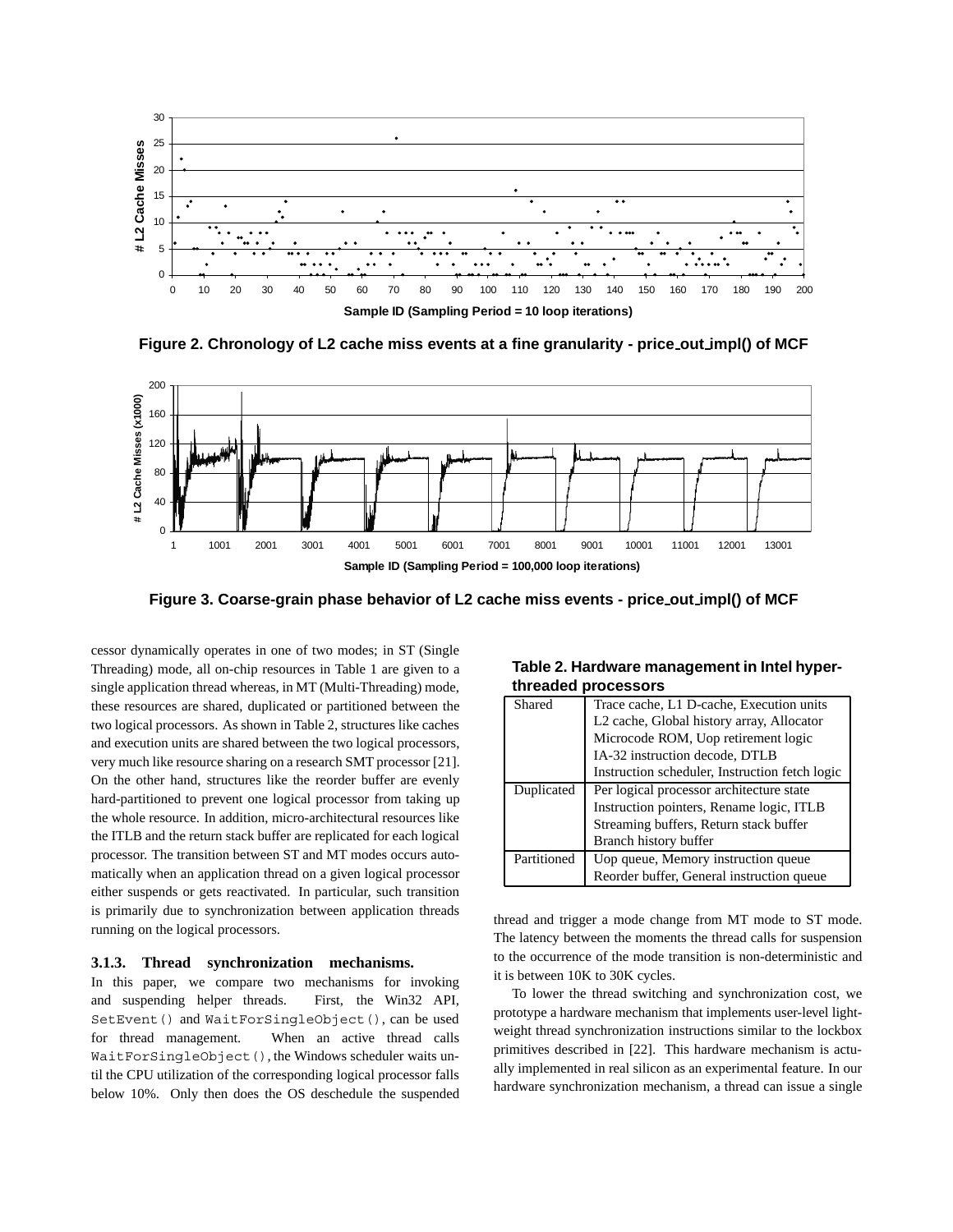

**Figure 4. VTune profiles: cycles and L2 cache misses associated with delinquent loads**

instruction to suspend and can directly cause the mode transition from MT mode to ST mode. Conversely, another thread can issue a single instruction to wake up a suspended thread and cause ST to MT mode transition. Using these direct hardware synchronization primitives, thread suspension takes approximately 1,500 cycles, which achieves one order of magnitude reduction as compared to the cost of OS API. Moreover, this hardware mechanism is entirely transparent to the OS. In Section 5, we evaluate the impact of thread synchronization cost for a number of helper threading scenarios.

### **3.2. Benchmarks**

To decide the benchmarks used in our experiments, we first run entire SPEC CPU2000 benchmark suite [8] on VTune and collect the cycle and L2 cache miss profiles. Then, we select those applications that have significant number of cycles attributed to the L2 cache misses, including MCF and BZIP2 from SPEC CINT2000 suite, and ART from SPEC CFP2000 suite. The reference input sets are used for both profile runs and experiments. In addition, we also pick MST and EM3D from Olden benchmarks [2] for the same reason.

Memory latency tolerance has long been tackled by both micro-architecture techniques and advanced compiler optimizations. For example, the Intel Pentium 4 processor employs a hardware stride prefetcher. In addition, the production compiler can perform various optimizations to reduce the number of cache misses such as cache-conscious code or data layout and access optimizations [5]. Our objective is to tackle those cache misses that remain even after these hardware and compiler techniques are applied, and to achieve additional speedup by using helper threads. The benchmarks are compiled with the best compiler options (- O3 -Qipo -QxW) in the most recent version of the Intel compiler. Then, VTune is used to identify the candidate loads. Figure 4 shows the percentage of the L2 cache misses that are associated with the targeted loads over the total L2 cache misses. It also shows the percentage of the exposed memory stall cycles due to the cache misses over the entire execution time. For every application in the figure, we observed fewer than five loads contribute to a large fraction of the total L2 cache misses, i.e., 83.5% on aver-



**Figure 5. Normalized execution time without thread pinning (no helper threading)**

age for top five delinquent loads. The percentage of memory stall cycles indicates an upper bound on the performance improvement that is achievable with perfect data prefetching for the targeted delinquent loads.

### **3.3. Baseline**

In the hyper-threaded processors, the Windows OS periodically reschedules a user thread on different logical processors. This involves the overhead of OS job-scheduling and can incur more cache misses if multiple physical processors are employed in one system. In the context of helper threading, a user thread and its helper thread, as two OS threads, could potentially compete with each other to be scheduled on the same *logical* processor. In addition, on a multiprocessor configuration with multiple physical processors, an application thread and its helper thread could also be scheduled to run on different *physical* processors. In this case, without shared cache, the prefetches from a helper thread will not be beneficial to the application thread. In order to avoid these undesirable situations, the compiler adds a call to the Win32 API, SetThreadAffinityMask(), to manage thread affinity at the beginning of the application thread to pin the main computation thread to a particular logical processor. This is our baseline configuration to evaluate helper threading. Similarly, the helper thread, if present, is pinned to the other logical processor.

Figure 5 shows the effect of thread pinning on the performance of the baseline (no helper threading) binaries. Each bar represents the execution time without thread pinning, which is normalized on the execution time with thread pinning. Clearly, thread pinning slightly improves the single thread performance in the hyperthreaded processors. This is because thread pinning eliminates some overhead of OS job scheduling. Throughout the rest of the paper, we use the execution time *with* thread pinning as the baseline reference performance numbers.

# **4. Helper threading scenarios**

We introduce three helper threading scenarios in this paper. They differ from each other with regard to how the trigger placement is tailored in the code and when the helper threads are trig-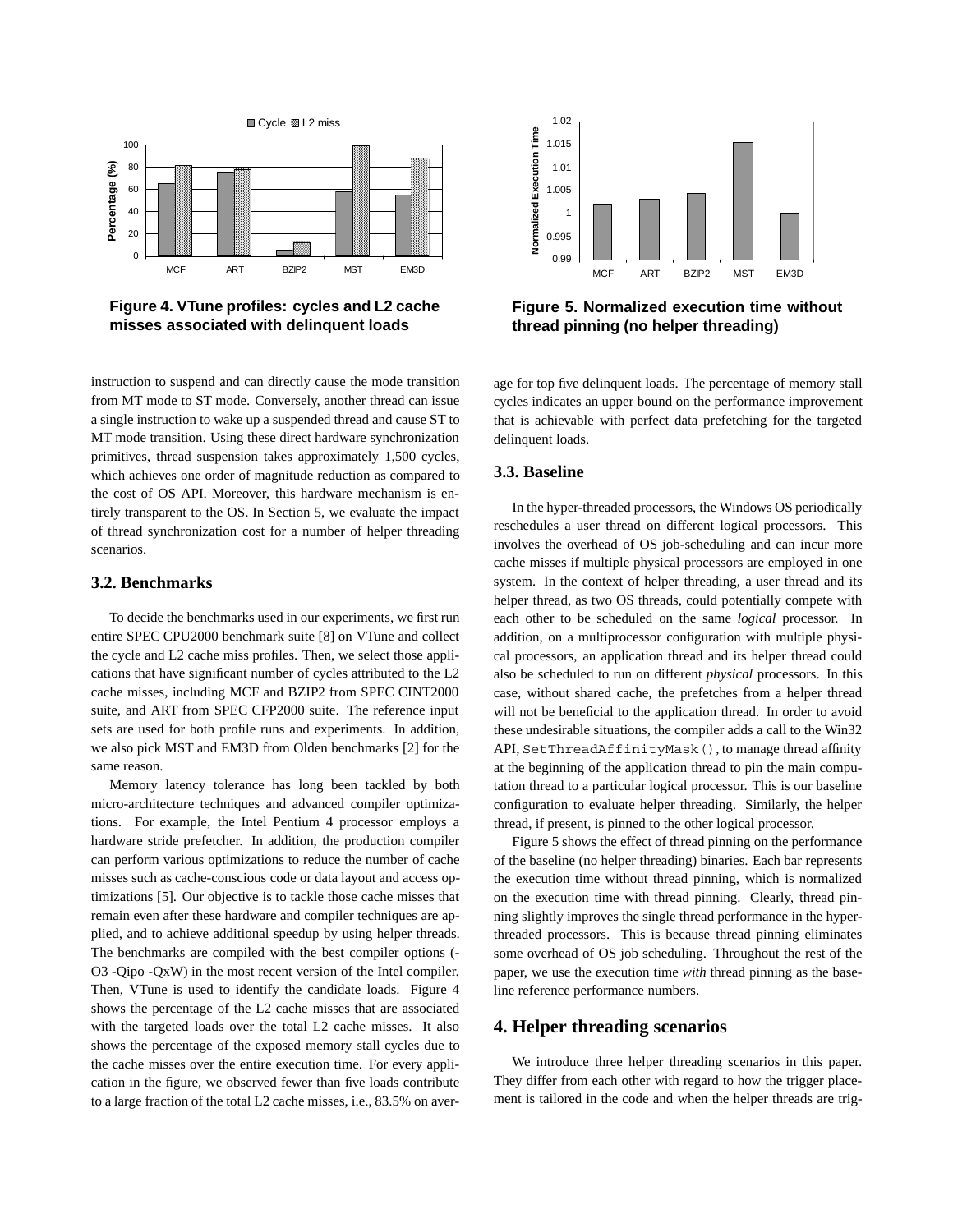gered at run-time. In this section, we illustrate the interesting tradeoffs and the insights.

# **4.1. Static: Loop-based trigger**

The first helper threading scenario is called *Loop-based Static Trigger*. In this scenario, a helper thread is activated at the entrance point of the targeted loop. Once the helper thread is woken up, it runs through all iterations of the loop without any further intermediate synchronization. In other words, the inter-thread synchronization only occurs *once for every instance of the targeted loop*.

Since this approach implements the trigger placement at the well-defined program structures, it is simple to implement. It can be useful if the thread synchronization cost is high. However, due to the lack of intermediate synchronization between the main thread and the helper thread throughout the computation of the targeted loop, the helper thread can either run too far ahead of the main thread and pollute the cache, or run behind the main thread and waste computation resources which could be more effectively used by the main thread.

#### **4.2. Static: Sample-based trigger**

To avoid run-away helper threads or run-behind helper threads, it is necessary to perform inter-thread synchronization at finer granularity than the size of the targeted loop. This motivates the second helper threading scenario, called *Sample-based Static Trigger*, where a helper thread is invoked *once for every few iterations of the targeted loop*. The number of loop iterations between two consecutive helper thread invocations becomes the sampling period. In this approach, once the helper thread is activated, it executes either for the number of loop iterations equal to the size of the sampling period, or until it reaches the termination of the loop.

Since the helper threads in this scenario are invoked more frequently than the loop-based static trigger, the effectiveness is more sensitive to the thread synchronization cost. Furthermore, this scenario requires additional code to be instrumented in the targeted loop to check how far the main thread or the helper thread has executed within the sampling period iterations. In effect, this approach relies upon the sampling period as the synchronization boundary to frequently cross-check relative progress between the helper thread and the main thread. The size of the sampling period binds the distance by which a helper thread can run ahead of or behind the main thread. Therefore, the effectiveness of this approach depends on the choice of the sampling period at compile-time.

# **4.3. Dynamic trigger**

As illustrated in Figure 2, a program's dynamic behavior varies at different chronological phases. Consequently, helper threads may not always be beneficial. Even when the main thread suffers long latency cache misses, the effectiveness of helper threads still depends on a variety of resource related issues such as the availability of execution units, occupancy of the reorder buffer,

| Application       | Procedure         | Sampling | #       |
|-------------------|-------------------|----------|---------|
|                   | Name              | Period   | Samples |
| <b>MCF</b>        | refresh potential | 100      | 2422827 |
| <b>MCF</b>        | price_out_impl    | 1000     | 1370258 |
| ART               | match             | 1000     | 1672740 |
| BZIP <sub>2</sub> | sortIt            | 1000     | 118201  |
| <b>MST</b>        | BlueRule          | 100      | 44985   |
| EM3D              | all compute       | 200      | 20000   |

**Table 3. Statistics for sample-based trigger**

the number of cache misses, memory bus utilization, or fill buffer (i.e., Miss Status Holding Register or MSHR) usage.

To adapt to the dynamic program behavior and avoid activating a helper thread when it is not needed, we evaluate a simple dynamic helper threading scenario, which is based on the samplebased trigger presented in Section 4.2. However, rather than invoking a helper thread for every sample instance, the main thread dynamically decides whether or not to invoke a helper thread for a particular sample period. Effectively, this is a dynamic throttling scheme which dynamically monitors the relative progress and resource contentions between the main thread and its helper thread and then applies judicious control on both activation and termination of the helper thread.

### **5. Performance evaluation**

We experiment with compiler-generated helper threads on real silicon, and present the performance results and analysis from the experiments. Section 5.1 evaluates the two static trigger scenarios and Section 5.2 investigates the performance potential of the dynamic trigger scenario. Section 5.3 gauges the impact of thread synchronization cost and discusses the need for lighter-weight mechanisms.

#### **5.1. Evaluation of static trigger**

**5.1.1. Statistics for sample-based trigger.** To evaluate the sample-based static trigger scenario, the sampling period should be determined a priori. The compiler instruments each targeted loop with EmonLite library routines to profile the chronology of cycles and L2 cache misses. The sampling period is adjusted such that each sample takes between 100K and 200K cycles on average. Recall that the Windows API-based thread synchronization mechanisms cost between 10K and 30K cycles, whereas the prototype hardware-based synchronization mechanism takes about 1,500 cycles. Table 3 lists the procedure name that contains the targeted loop, the sampling period in loop iterations, and the number of samples over the entire program execution for each selected loop. In each benchmark except MCF, a loop that accounts for the largest fraction of the memory stall time is selected. In MCF, two loops that largely suffer from the cache misses are chosen.

**5.1.2. Speedup results.** Figure 6 reports the speedup results of the two static trigger scenarios. For each scenario, we compare the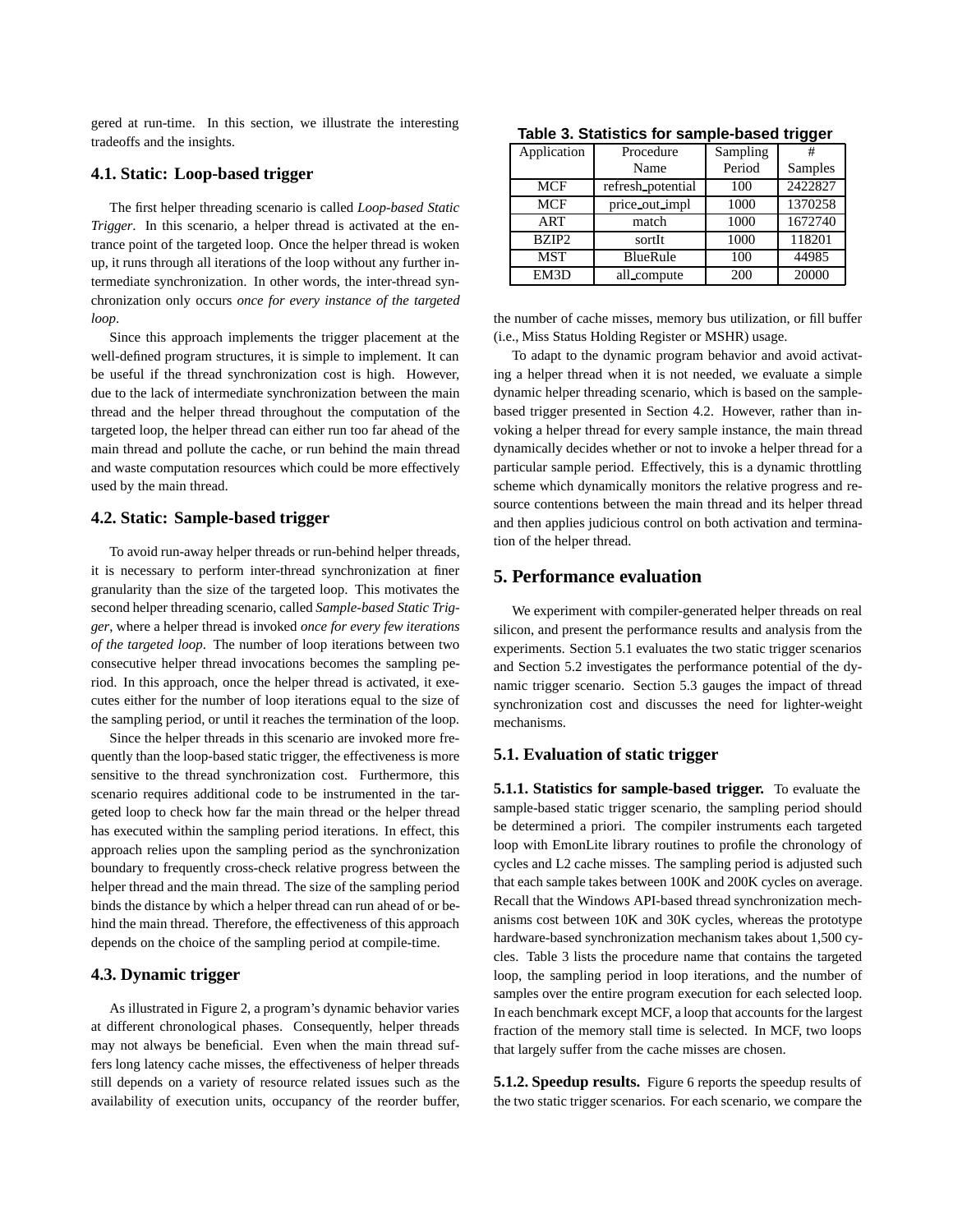

Loop-based trigger w/ OS API(LO)  $\qquad \qquad \blacksquare$  Loop-based trigger w/ HW mechanism(LH)



performance of two thread synchronization mechanisms, heavyweight Windows API and light-weight hardware mechanism. The speedup is for the entire program execution, not just for the targeted loop. For each application, we show speedups in percentage for four different configurations, LO, LH, SO, and SH as shown in the figure.

The difference in performance impact by the two thread synchronization mechanisms is rather pronounced. On one hand, for the loop-based trigger, i.e., LO vs. LH, the light-weight hardware thread synchronization mechanism only provides 1.8%, on average, more speedup than OS API. This is primarily due to the targeted loops and their corresponding helper threads run for many iterations before the next synchronization at loop boundary, thus the startup synchronization cost is much less significant, even assuming the cost of OS API. On the other hand, for the samplebased trigger, i.e., SO vs. SH, the hardware thread synchronization mechanism achieves 5.5% additional gain on average. Since the helper threads are activated more frequently in sample-based trigger scenario, the effectiveness is much more sensitive to the thread synchronization overhead. The heavy-weight OS API introduces significant overhead on the main thread and potentially causes helper thread to be activated out of phase, thus resulting in ineffectual pre-computation which not only runs behind but also takes away critical processor resources from the main thread. This explains the slowdown in SO for most benchmarks except MCF, which suffers from lots of long latency cache misses.

Comparing the performance of loop-based trigger and samplebased trigger, the loop-based trigger performs slightly better than sample-based trigger for the current sampling period and thread synchronization cost. Using OS API for thread synchronization, i.e., LO vs. SO, the loop-based trigger outperforms the samplebased trigger for all applications except EM3D. In EM3D, with the loop-based trigger, the helper thread runs away from the main thread due to the lack of synchronization, and the memory accesses in the run-away helper thread causes excessive cache pollution. However, the sample-based trigger can effectively prevent cache thrashing, thereby providing better performance for EM3D. For the other applications, since the sample-based trigger invokes

 $\Box$  Main thread  $\Box$  Helper thread



**Figure 7. Cache miss coverage: Loop-based trigger with HW synchronization mechanism**

helper threads more frequently, the heavy-weight overhead of calling OS API significantly affects the main threads performance.

On the other hand, if the light-weight hardware thread synchronization mechanism is employed, i.e., LH vs. SH, the performance with the sample-based trigger is comparable to that of the loop-based trigger. In MCF and BZIP2, there is little difference between these two scenarios. On the other hand, since the targeted loop in ART consists of only 12 instructions, instrumentation code accounts for a relatively large portion of the loop, resulting in the performance degradation with the sample-based trigger. In MST, the sample-based trigger performs worse due to both the thread synchronization cost and the code instrumentation overhead. Though a reduction by an order of magnitude from OS API's overhead, even at 1,500 cycles, the hardware synchronization still takes more than 2 times as long as the latency to serve a cache miss to the main memory. As the thread synchronization cost becomes even lower, the sample-based trigger is expected to be more effective.

**5.1.3. Dynamic behavior of helper threading.** In order to further shed insights on the tradeoffs of helper thread, we investigate the dynamic behaviors of helper thread effectiveness, in terms of reduction in both cache miss coverage and cycle count improvement.

Figure 7 illustrates the L2 cache miss coverage based on the VTune profile for the loop-based static trigger with hardware thread synchronization mechanism (configuration LH from Figure 6). In the graph, we show, within the targeted loop, the cache miss counts incurred by both the delinquent loads in the main thread and prefetches in the helper thread for those loads. Those cache miss counts are normalized on that of the baseline for the same set of delinquent loads. The data clearly indicates that helper threading can achieve significant reduction in cache misses in the main thread, ranging from 25.3% in ART to 60.4% in EM3D. In EM3D, helper threads eliminate a large portion of L2 cache misses for the targeted loads. However, they significantly increase the number of cache misses for the non-targeted loads, which is not shown in Figure 7, thereby degrading the overall performance.

In addition, this graph also reveals some inefficiency of the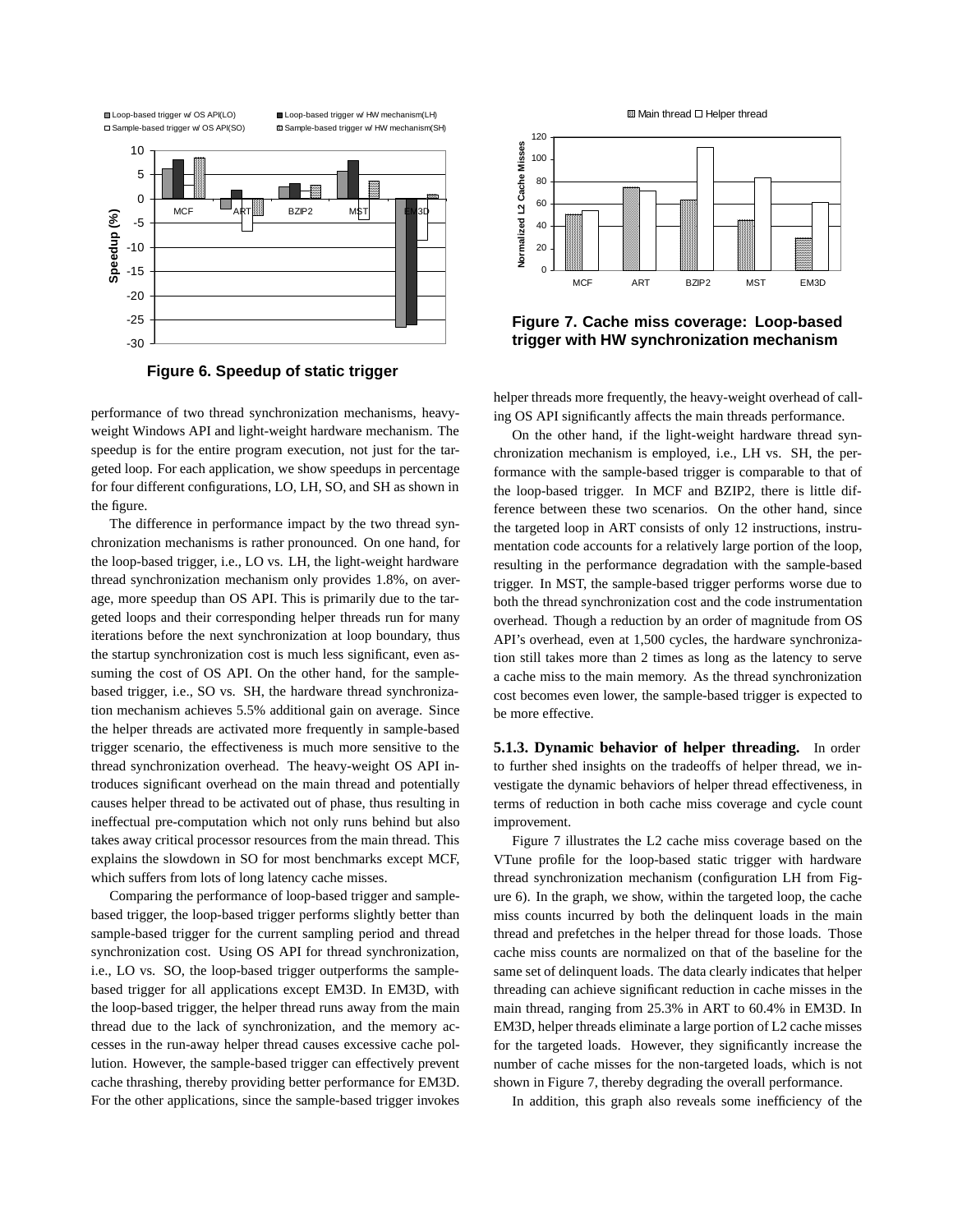

**Figure 8. Dynamic behavior of performance events with and without helper threading**

static trigger helper threading scenarios. First, in all benchmarks except for BZIP2, the percentage of the cache misses covered by the helper thread is not close to 100%. This indicates that the helper thread sometimes runs behind the main thread and thus, the helper thread should not be activated for certain period. Second, in ART, BZIP2, MST, and EM3D, the sum of the two bars exceeds 100%. This indicates that, for certain time phases, the helper thread runs too far ahead of the main thread and incurs cache thrashing. During these time phases when the helper threads are not effective, dynamic throttling can be introduced to either suspend an on-going helper thread or prevent activating the next helper thread instance.

Figure 8 shows the EmonLite-based chronology of the L2 cache miss events and the cycle events of BZIP2 for 100 samples using a sample-based static trigger scenario. Each graph depicts two sets of data, one without helper thread (Baseline), and the other with helper thread. Comparing the patterns in Figure 8(a) and 8(b), there exists strong correlation between the L2 cache miss event and the cycle event, which implies that those targeted loads triggering the L2 cache misses are likely critical. However, when helper threading is applied, there are some sample phases when L2 cache miss reductions do not convert to similar reductions in cycle counts. For instance, between sample ID of 71 and

**Table 4. Percentage SD statistics**

| Application                        | % SD(cycle) | % SD(L2 miss) |  |  |
|------------------------------------|-------------|---------------|--|--|
| MCF (refresh)                      | 44.80%      | 39.45%        |  |  |
| $\overline{\text{MCF}}$ (implicit) | 44.50%      | 50.41%        |  |  |
| ART                                | 17.14%      | 3.79%         |  |  |
| BZIP <sub>2</sub>                  | 61.91%      | 96.83%        |  |  |
| <b>MST</b>                         | 30.59%      | 30.86%        |  |  |
| EM3D                               | 46.05%      | 44.72%        |  |  |

88, even though the number of L2 cache misses is reduced with helper threads, the cycle counts actually increase. Therefore, it would be helpful to detect the time phases when the application performance is degraded so that helper threads do not get activated during those phases. This observation leads us to consider certain run-time mechanisms to dynamically throttle helper threads, a topic to be discussed in the next section.

#### **5.2. Evaluation of dynamic trigger**

In this section, we explore the potential of dynamic throttling of helper threads assuming perfect throttling mechanisms.

**5.2.1. Quantifying dynamic behavior.** To quantify the dynamic behavior of the targeted loops, using the same sampling period shown in Table 3, we profile cycle and L2 cache miss events for each sample without helper threading. Then, we compute the percentage standard deviation (SD) of the cycles and the L2 cache misses among all the samples as shown in the following equation, where  $PMC(i)$  is the PMC value for the i-th sample, A is the average PMC value per sample, and N is the total number of samples.

$$
SD(\%) = \sqrt{\frac{\sum_{i}(PMC(i) - A)^2}{N}} * 100/A
$$

Table 4 reports the percentage SD values for cycles and L2 cache misses. A large SD value implies the performance event is more time-variant dynamically. Again, there exists some correlation between the cycle event and L2 cache miss event on the SD. Or rather, if one performance monitoring event is dynamically variant, so is the other one. This is because the delinquent loads in our targeted loops are usually on the critical path and thus, the cache miss behavior directly affects the cycle count behavior.

#### **5.2.2. Performance potential with perfect throttling.**

To evaluate the dynamic throttling mechanisms, it is essential to gauge when the helper thread improves or degrades the performance of the main thread. This can be done by comparing the cycles with and without helper threads. For a limit study, an ideal scenario is to activate the helper thread when it is beneficial and deactivate it when it degrades performance. Thus, the first step is to collect the EmonLite profiles, using the sample-based static trigger, for every sampling period with and without helper threads. Using the samples without helper threads as baseline, the cycle counts of the samples that show performance improvements with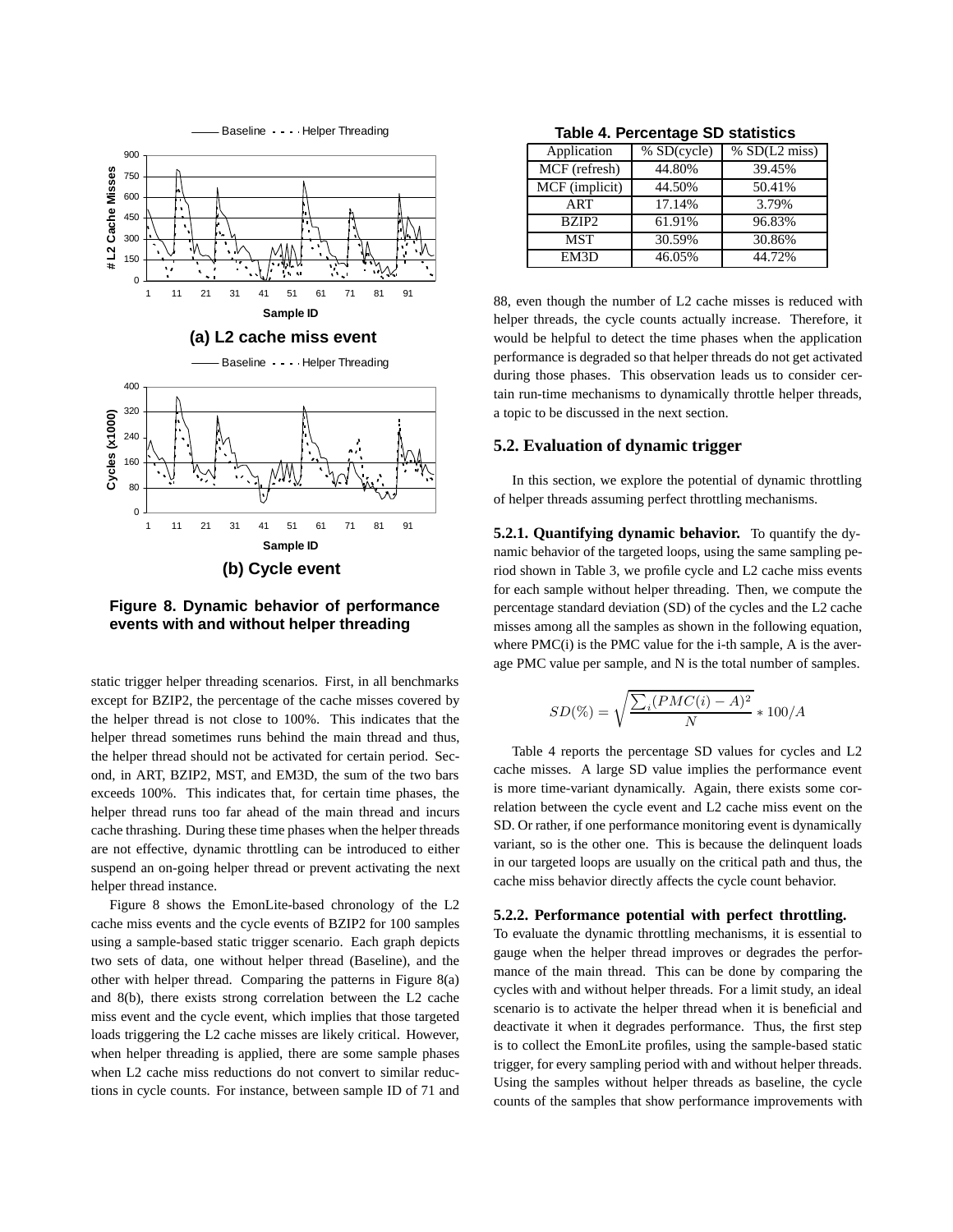

**Figure 9. Performance comparison between static and dynamic trigger scenarios**

helper threads are recorded. For the remaining samples, the increased cycle counts due to detrimental effect of helper threads are discarded and the baseline cycle counts are recorded instead. The total number of the recorded cycles projects the performance of a perfect throttling scheme, where the throttling algorithm would activate a helper thread only for those samples with speedup.

Figure 9 depicts the total cycles for the targeted loops, not the entire program, for four different configurations; Static trigger with OS API, Dynamic trigger with OS API, Static trigger with HW mechanism, and Dynamic trigger with HW mechanism, where each bar is normalized on the cycles of the baseline. It is apparent that perfect throttling would provide non-trivial speedups beyond the static trigger performance. The figure shows 4.8% more gain with OS API and 1.2% gain with hardware mechanism. Interestingly, there exists correlation between the SD values in Table 4 and the impact of dynamic throttling in Figure 9. For instance, BZIP2 has the largest SD value for cycle counts showing the most dynamic behavior among the benchmarks, and the amount of execution time difference without and with dynamic throttling is also the largest. This implies applications with more dynamic behavior could benefit more from dynamic throttling. With perfect throttling algorithm and light-weight hardware synchronization mechanism, helper threads would provide as much as 20.6% wall-clock speedup for the targeted loop in BZIP2. This performance potential of dynamic throttling serves to motivate future efforts for optimization.

#### **5.3. Sampling granularity and sensitivity of dynamic behaviors**

Currently, the granularity of the sample-based trigger is limited by the cost of the thread synchronization mechanisms. Even at 1,500 cycles, the hardware synchronization cost remains to be more than twice the L2 cache miss latency. Consequently, the dynamic behavior of a program can be exploited at rather coarsegrain. In this section, we show that the time variance in the dy-



**Figure 10. Percentage SD of L2 cache misses for various sampling periods**

namic cache miss behavior becomes more pronounced as the resolution of sampling of the program execution increases, thus indicating much more room for exploring dynamic throttling at finergranularity. In turn, this motivates further hardware optimization to reduce synchronization cost.

In Figure 10, the sampling period is varied from 10000, to 1000, 100, 50, and 10 loop iterations for the loop in price out impl() of MCF and the L2 cache misses are profiled for each sample using EmonLite. The graph shows the percentage SD for these different sampling periods. The SD values show a steady increase from 10000, to 1000, 100, and 50 iterations. Once the sampling period reaches 10 loop iterations, where each sample takes 2K cycles on average, the dynamic cache miss behavior fluctuates, and there is significant variation in L2 cache miss counts among different samples. Such dynamic cache behavior can only be captured at very high sampling resolution.

### **6. Key observations**

### **6.1. Impediments to speedup**

From our experience with helper threads, we have learned that to achieve significant speedup on a real machine, a number of issues that are correlated need to be addressed.

First, resource contentions in the hyper-threaded processor impose tricky tradeoffs regarding when to fire off a helper thread, how long to sustain the helper thread, and how frequent to reactivate the helper thread. In an SMT machine, for helper threads to be effective, potential resource contention with the main thread must be minimized so as not to degrade the performance of the main thread.

Second, program execution can exhibit dynamically varying behavior relative to cache misses and resource contentions. Therefore, there are some time phases where helper threads may not be helpful due to, for instance, lack of cache misses, MSHRs, cache ports, or bus bandwidth. We observe that indiscriminately running helper threads solely based on the compile-time placed static triggers is not always desirable. Dynamic throttling of helper thread invocation is important for achieving effective prefetching benefit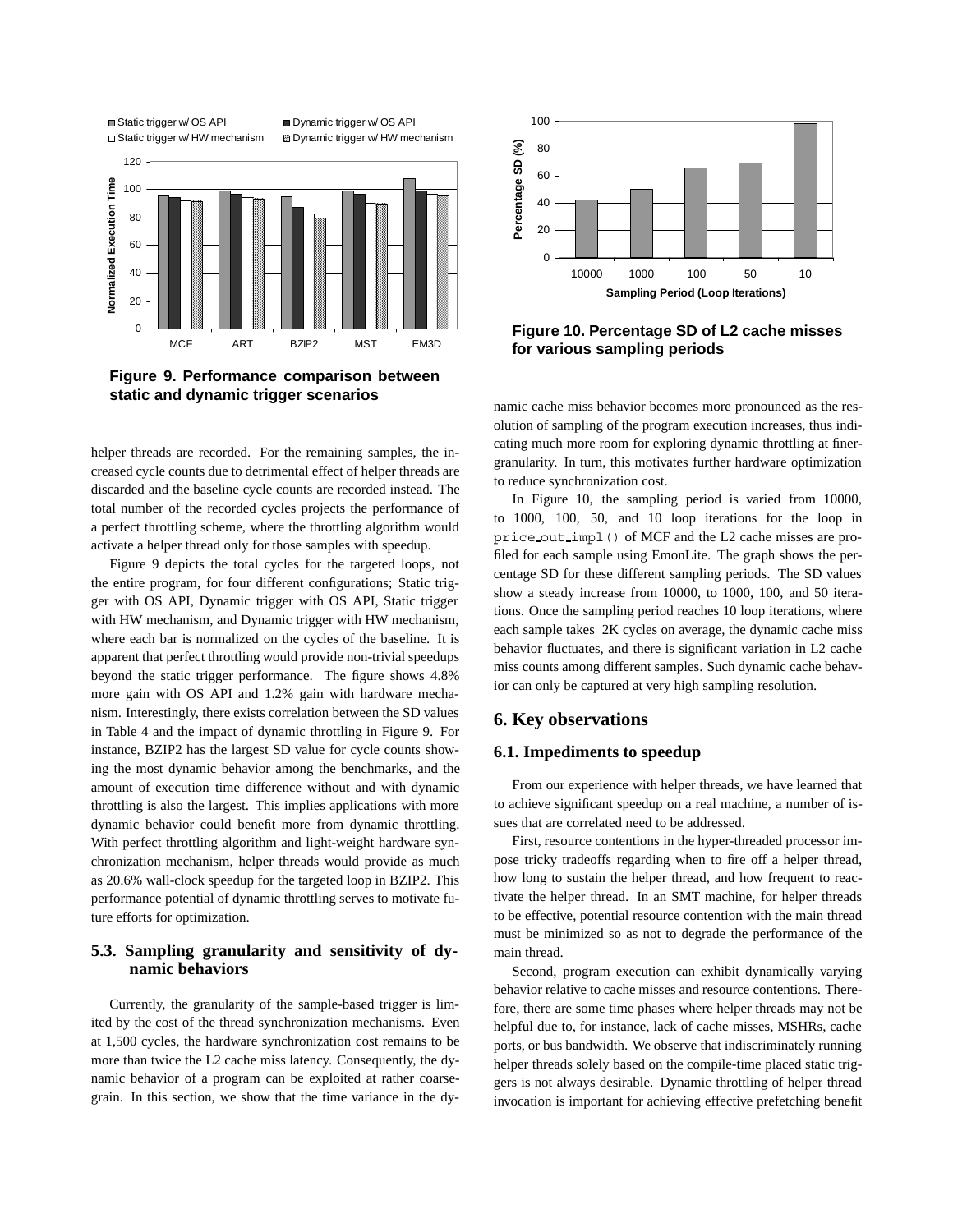without suffering potential slow down.

Third, to achieve more speedup with helper threads requires monitoring and exploiting dynamic behaviors of program execution. This requires hand-shaking between the main thread and the helper threads. To do this effectively, having very light-weight thread synchronization and switching mechanisms is crucial.

### **6.2. Essential mechanisms**

To overcome these impediments, we first need better compiler algorithms to construct more judicious helper threads to ensure more timely activation and deactivation. In addition, the compiler can further optimize the helper thread to reduce the resource contention, e.g. by exploiting occasional stride-prefetch pattern, as a form of strength reduction, to accelerate helper thread execution, thus potentially minimizing resource occupancy time by the helper threads.

In addition, it is crucial to employ run-time mechanisms to capture the dynamic program behavior and throttle the helper threads, thereby filtering out helper thread activations, which lead to wasteful resource contention and unnecessary prefetches. Since the dynamic throttling mechanisms require very fine-grain thread synchronization, light-weight thread synchronization support in hardware is essential.

If provided with such compile-time and run-time support, helper threading can be a highly effective technique for dealing with the ever increasing memory latency problem in workloads that have large working sets and that suffer from significant cache misses, especially those misses that defy stride based prefetchers.

# **7. Related works**

In pre-execution techniques, constructing effective helper threads is the key to achieve performance improvement. It can be done in either software or hardware. *Software-controlled preexecution* extracts code for pre-execution from source code [10, 12] or compiled binaries [7, 11, 16, 25] using off-line analysis techniques. This approach reduces hardware complexity since the hardware is not involved in thread construction. In addition, offline analysis can examine large regions of code, and can exploit information about program structure to aid in constructing effective pre-execution threads. In contrast, *hardware-controlled preexecution* [1, 6] extracts code for pre-execution from dynamic instruction traces using trace-processing hardware. This approach is transparent, requiring no programmer or compiler intervention, and can examine run-time information such as delinquency of load instructions in an on-line fashion.

# **8. Conclusions**

In this paper, we show that helper threads can indeed provide wall-clock speedup on real silicon. To achieve even more gain, however, there are acute challenges that can greatly affect the effectiveness of helper threads, such as hardware resource contention in the hyper-threaded processors, dynamic program be-

havior, and thread synchronization cost. In order to benefit from helper threads in a real system, certain run-time mechanisms are required to dynamically throttle the activation of the helper threads with very light-weight thread synchronization support. It is also beneficial for a compiler to generate efficient helper threads and judiciously place the static triggers.

We believe there is much headroom for helper threads in the future. The processors would spend more time on memory stalls due to the ever-increasing memory latency. Moreover, the compiler will generate highly optimized helper threads for the hyperthreaded processors and target more cache misses in the applications. For future work, our focus is on tackling the two important issues identified in this study; development of practical dynamic throttling framework and even lighter-weight user-level thread synchronization mechanisms.

## **9. Acknowledgments**

The authors thank Gerolf Hoflehner and Dan Lavery for helpful comments on the compiler issues, and Shihjong Kuo for providing tools to implement EmonLite. We also thank Jamison Collins and the anonymous reviewers for their constructive comments on previous drafts of this paper. Donald Yeung was supported in part by NSF Computer Systems Architecture grant CCR-0093110 and in part by NSF CAREER Award CCR-0000988.

### **References**

- [1] M. Annavaram, J. M. Patel, and E. S. Davidson. Data Prefetching by Dependence Graph Precomputation. In *Proceedings of the 28th Annual International Symposium on Computer Architecture*, pages 52–61, Goteborg, Sweden, June 2001. ACM.
- [2] M. C. Carlisle. Olden: Parallelizing Programs with Dynamic Data Structures on Distributed-Memory Machines. Technical Report PhD Thesis, Princeton University Department of Computer Science, June 1996.
- [3] R. S. Chappell, S. P. Kim, S. K. Reinhardt, and Y. N. Patt. Simultaneous Subordinate Microthreading (SSMT). In *Proceedings of the 26th Annual International Symposium on Computer Architecture*, pages 186–195, Atlanta, GA, May 1999. ACM.
- [4] T.-F. Chen and J.-L. Baer. Effective Hardware-Based Data Prefetching for High-Performance Processors. *IEEE Transactions on Computers*, 44(5):609–623, May 1995.
- [5] T. M. Chilimbi, M. D. Hill, and J. R. Larus. Cache-Conscious Structure Layout. In *Proceedings of the ACM SIGPLAN '99 Conference on Programming Language Design and Implementation*, pages 1–12, Atlanta, GA, May 1999. ACM.
- [6] J. Collins, D. Tullsen, H. Wang, and J. Shen. Dynamic Speculative Precomputation. In *Proceedings of the 34th Annual ACM/IEEE International Symposium on Microarchitecture*, pages 306–317, Austin, TX, December 2001. ACM.
- [7] J. D. Collins, H. Wang, D. M. Tullsen, C. Hughes, Y.-F. Lee, D. Lavery, and J. P. Shen. Speculative Precomputation: